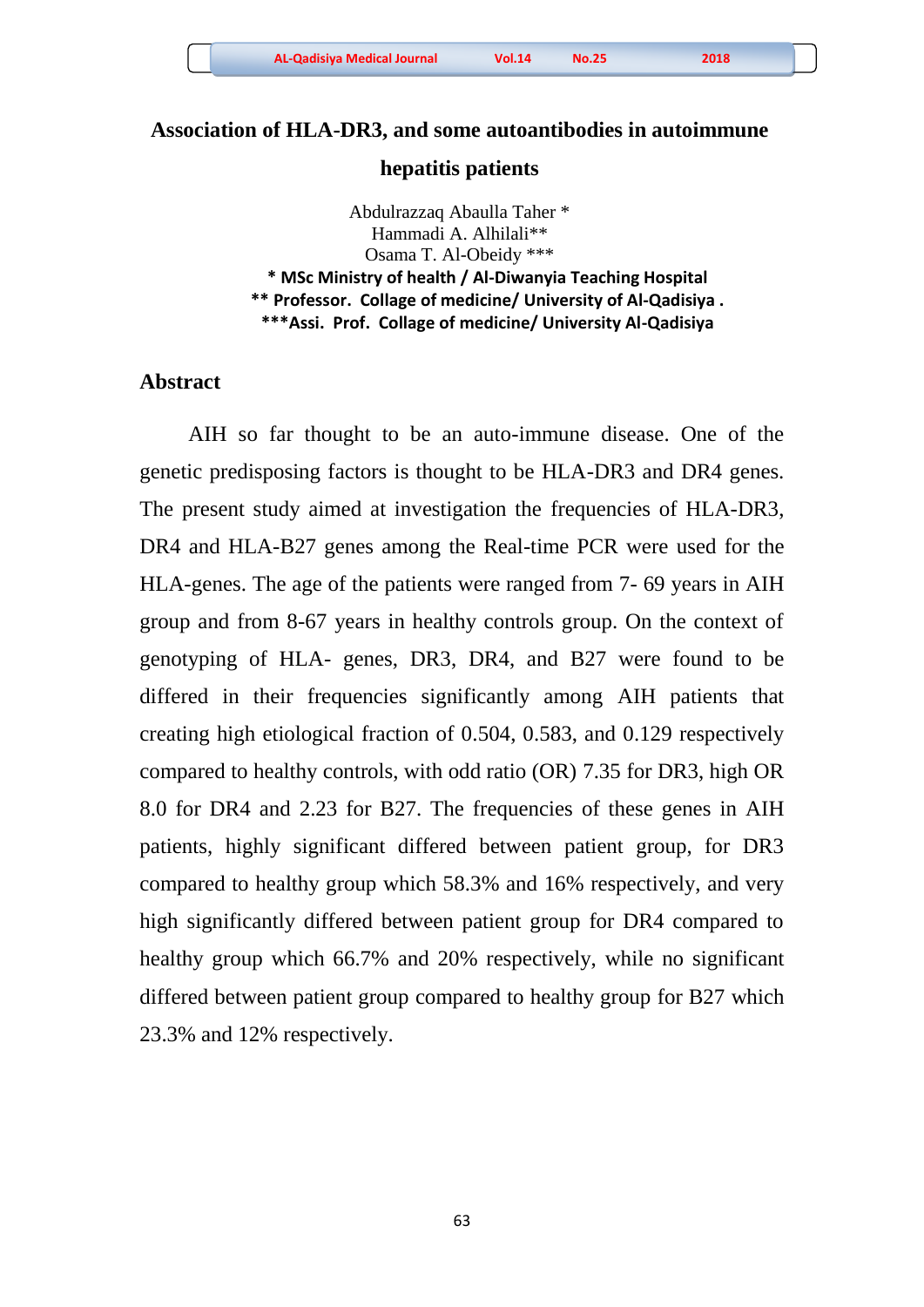#### **Introduction**

In current study the age range of 7-69 years in autoimmune hepatitis patients with mean age (40.6), this result was just similar to that of Mauss *et al*., (2013). Moreover, it was, for some extent comparable to  $(39.2\pm11.2)$  years reported by (1).

Thus in Iraq the incidence of AIH is in younger age patients which might be attributed to environmental factors, malnutrition and stress or even due to the fact that the life span of Iraqi are lower than that for European (2).

The female was predominant in this study (68.3%) and this comparable with other studies where women represent (73.4%) in (3),

Also the ratio of male to female which was (1:2.8) in this work which is nearly comparable to that of  $(1:2.7)$  reported by  $(4)$ . However, the ratio 1:2.4 and 1:3 had been reported by abroad studies (4).

These variations may be related to the differences in race and genetic factor in addition to environmental differences. The explanation for predominance of AIH among females more than males may be due to the effect of hormonal differences which activate Th2 and subsequently enhance autoantibodies production (5).

In general, regarding the laboratory diagnosis of autoimmune diseases, the detection of autoantibodies alone doesn't mean the presence of neither the disease, nor it is absence exclude it so far. However, these tests, i.e., autoantibodies detection, may accomplish the clinical feature of the case, as do the biochemical tests. The routinely used tests during the course of autoimmune hepatitis were investigated in this study (6).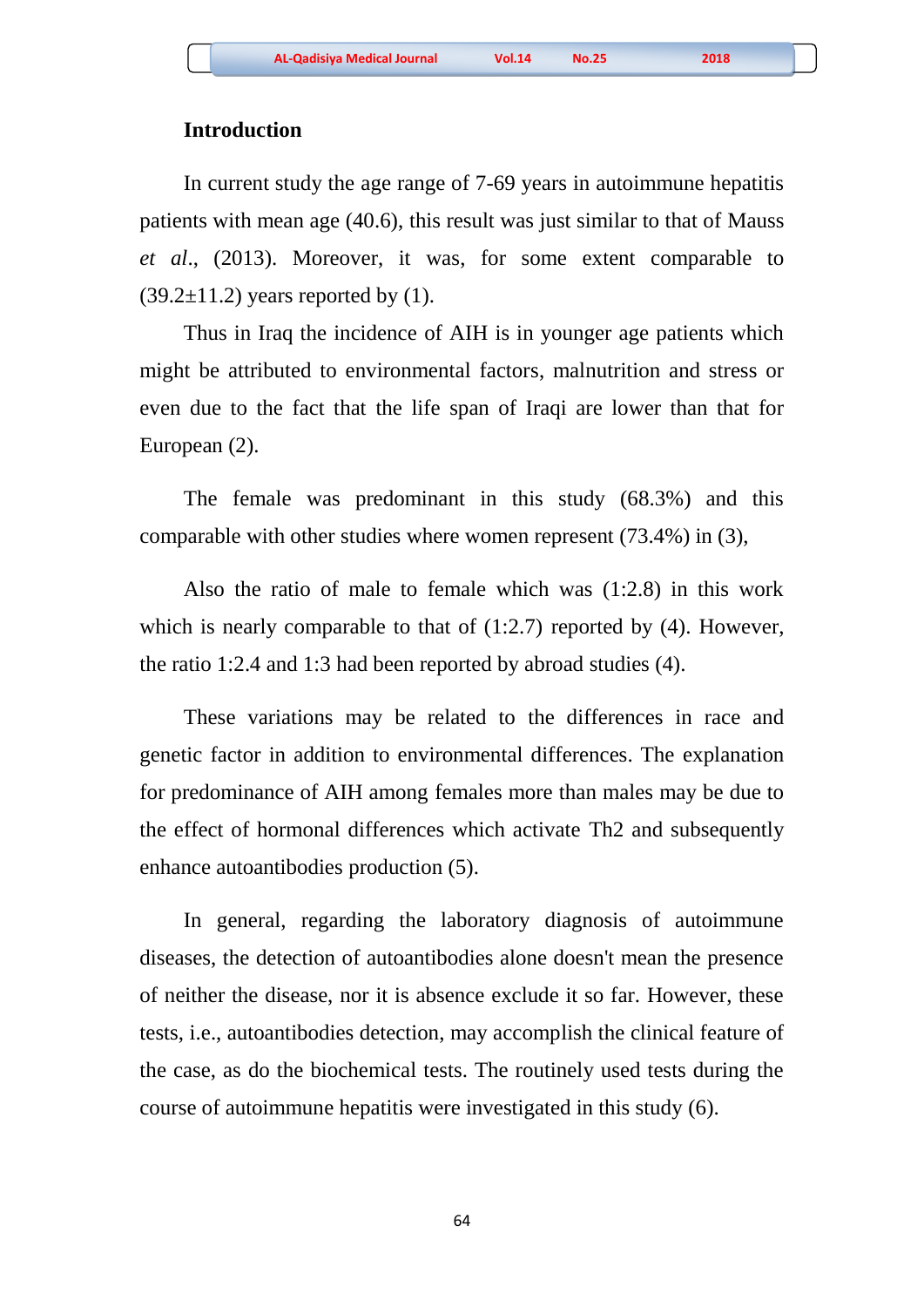To shed light the supportive value of these autoantibodies and on possible association with more candidate genetic factors, as well median concentration of this autoantibody ( $p < 0.001$ ) among autoimmune hepatitis patient and the level of ANA antibodies among AIH patients in this study was (75%) have referred to the positive level of ANA antibodies in 76% of patients with AIH group (7).

Al have reported similar results, where the ANA was 80% positive and (2009). However, lower frequencies have been reported by (2013), where it occurred in only (17.6%) and where it occurred in only (13.33%) in AIH patients (8).

There were significant differences in the median concentration of this autoantibody ( $p < 0.005$ ) between autoimmune hepatitis patient and healthy control (9).

As with the occurrences of other autoantibodies during the course of diverse autoimmune diseases, such materials may be/may be not developed, and if developed, there is a certain extent at which they produced. In other words, some controversial between different studies regarding the presence of anti-SLA, some are in concordance with ours like this differences may be due to small number of samples (10).

The significant differences of LKM among AIH patients ( $p= 0.01$ ) when compared with health control group in this study is disagree with this difference because the small sample size and variation of prevalence of auto-immune diseases among AIH patients in this study (11).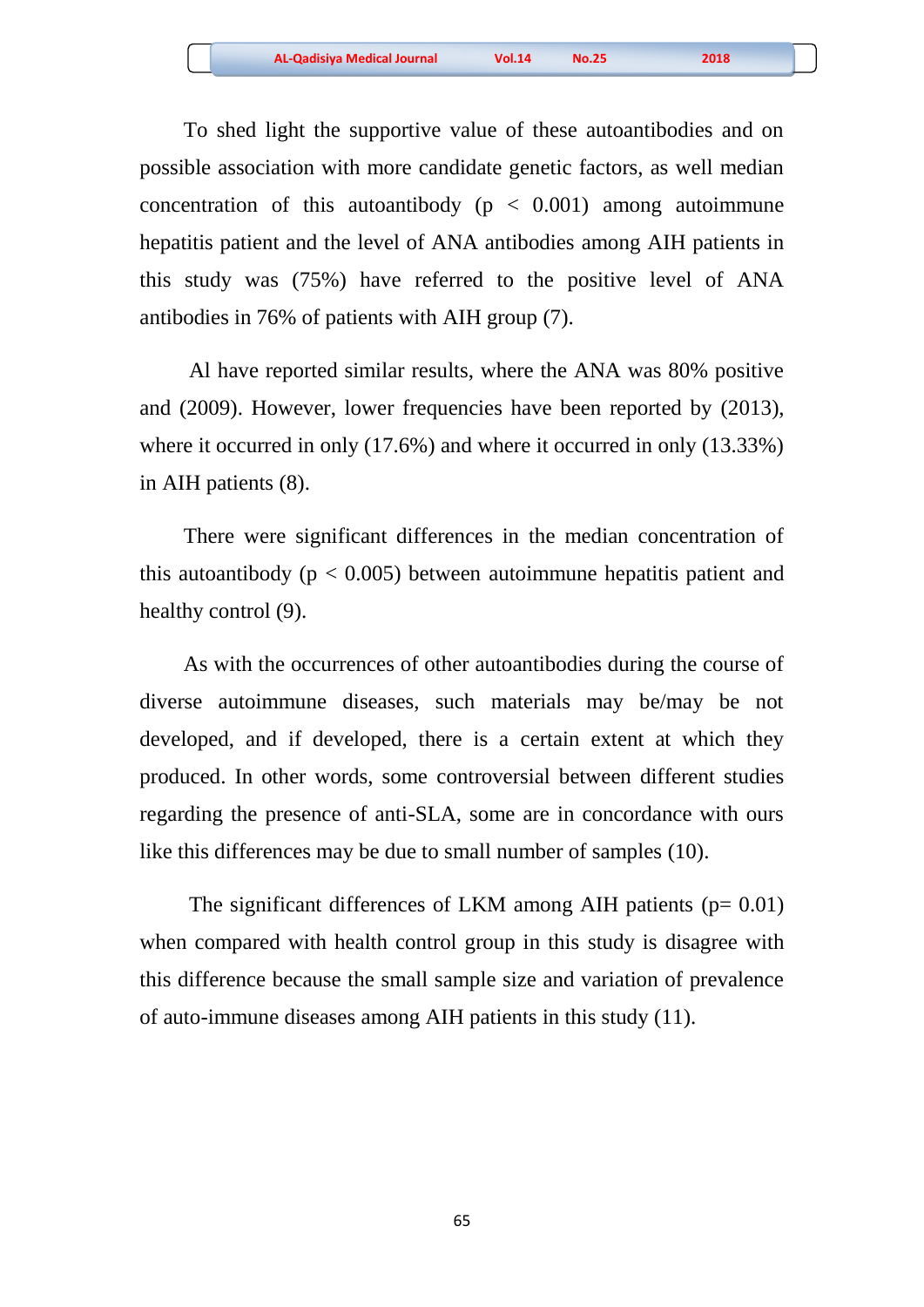### **Materials and Methods**

 Two study groups have been enrolled in this study, the first was composed of Sixty Iraqi autoimmune hepatitis patients, include (19) males and (41) females, had been clinically diagnosed as autoimmune hepatitis by physicians, biochemical tests, and immune assay tests, with an age range of (7-69) years with an a mean age ( 40.6 ) year old. The second group was consisted of 50 healthy control individuals (15 males and 35 females) for age (10-67) years old, sex and ethnic back ground (Iraqi Arabs) were selected who had no history or clinical evidence of hepatitis or any chronic disease and obvious abnormalities according to laboratory findings of biochemical tests and immune assay tests who were considered as control. Individuals of both groups were subjected for the occurrence of HLA-DR3, HLA-DR4, and HLA-B27 as well as described by (12). A real time PCR was used to amplify the gene using the primer mentioned in table (1), which designed using HLA-alleles specific sequence from NCBI-GenBank 111database (HLA-DR3: Genbank code: NT-167244.2), HLA-DR4: Genbank code: AH002824.2 and HLA-B27 Genbank code : M12967.1) and primer 3 plus design online,

| <b>HLA</b> allele | <b>Sequence</b>             | <b>PCR</b>       |  |
|-------------------|-----------------------------|------------------|--|
| <b>HLA-DR3</b>    | TTGTTGGGGTTCACAAGTGG        | 80 <sub>bp</sub> |  |
|                   | AAGCCACAAGCCTGTTTTCC        |                  |  |
| <b>HLA-DR4</b>    | <b>ATCCAGGCAGCATTGAAGTC</b> | 124bp            |  |
|                   | <b>ACTGTTTCCAGCATCACCAG</b> |                  |  |
| <b>HLA-B27</b>    | <b>AATCTGCATGTTCGCTGTGC</b> | 97bp             |  |
|                   | <b>TCAACACCAAATGGGCACAG</b> |                  |  |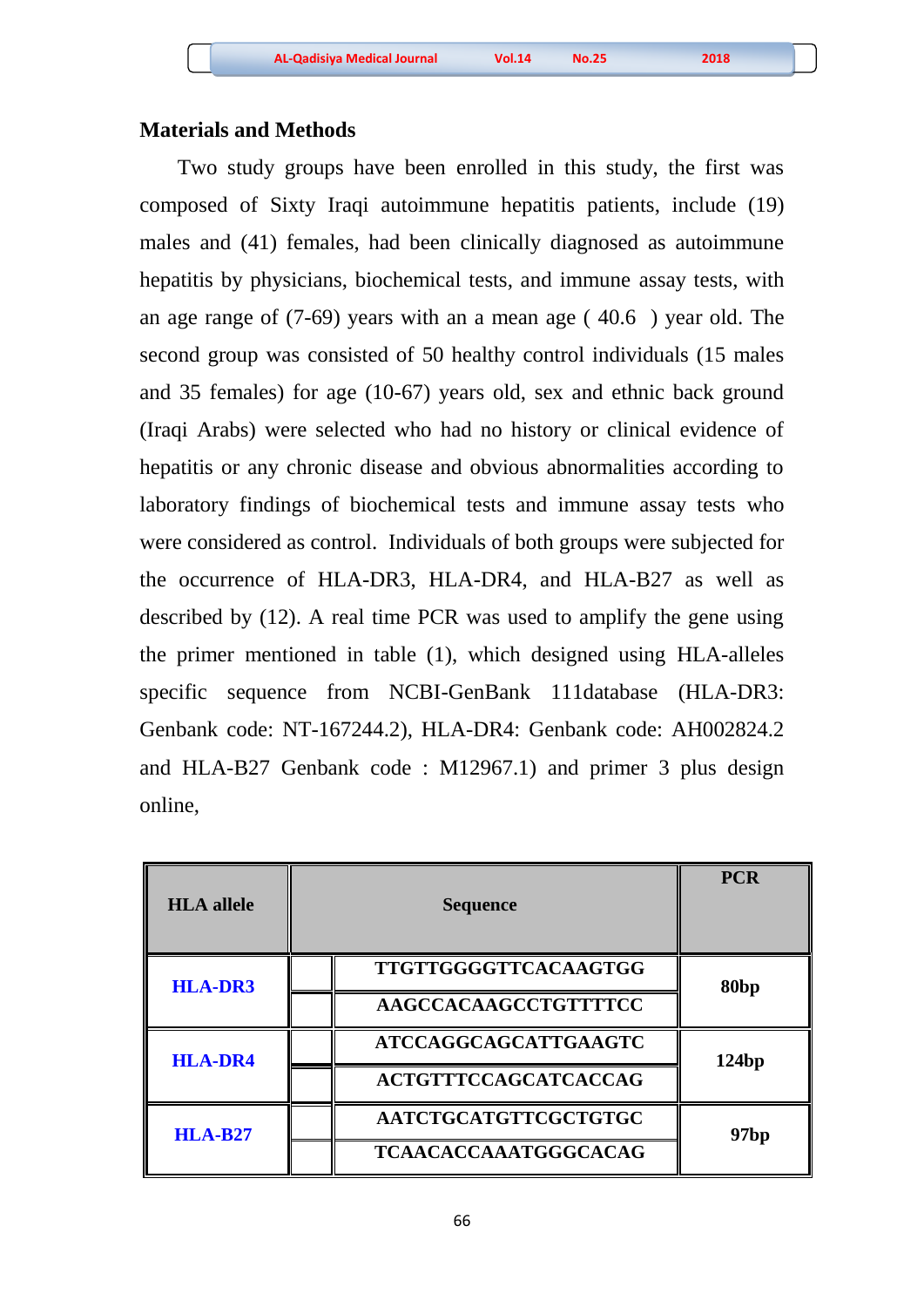#### **Result and discussion**

 As shown in table (2) the current study revealed an age range of 7-69 years in autoimmune hepatitis patients with mean age (mean=  $40.6 \pm SD$ ) 14.9), whereas the age range of healthy group were (10-67) years with mean age  $(36.7 \pm SD 15.0)$ , which selected matched and this result are comparable to Mauss (14). Moreover, it was observed in this study, that the mean age of the disease was (40.6) years which, is to some extent comparable to  $(39.2\pm11.2)$  years reported by Mauss (15).

| Parameters  | Healthy               |     | Autoimmune           |      | $P$ (t-test)            |
|-------------|-----------------------|-----|----------------------|------|-------------------------|
|             | controls              |     | hepatitis            |      |                         |
| Age (years) |                       |     |                      |      | $0.17$ [NS]             |
| Range       | $(10 \text{ to } 67)$ |     | $(7 \text{ to } 69)$ |      |                         |
| Mean        | 36.7                  |     | 40.6                 |      |                         |
| <b>SD</b>   | 15.0                  |     | 14.9                 |      |                         |
| <b>SE</b>   | 2.1                   |     | 1.9                  |      |                         |
| $N_{\circ}$ | 50                    |     | 60                   |      |                         |
|             |                       |     |                      |      |                         |
| Gender      | ${\bf N}$             | %   | $\mathbf N$          | $\%$ | $P(Chisquare) = 1$ [NS] |
| Female      | 34                    | 68  | 41                   | 68.3 |                         |
| Male        | 16                    | 32  | 19                   | 31.7 |                         |
| Total       | 50                    | 100 | 60                   | 100  |                         |

**Table (2): Distribution of studied groups by age and gender**

**SD: Standard deviation, N: number and NS: no significant.**

 Thus in Iraq the incidence of AIH is in younger age patients which might be attributed to environmental factors, malnutrition and stress or due to the fact that the life span of Iraqi are lower than that for European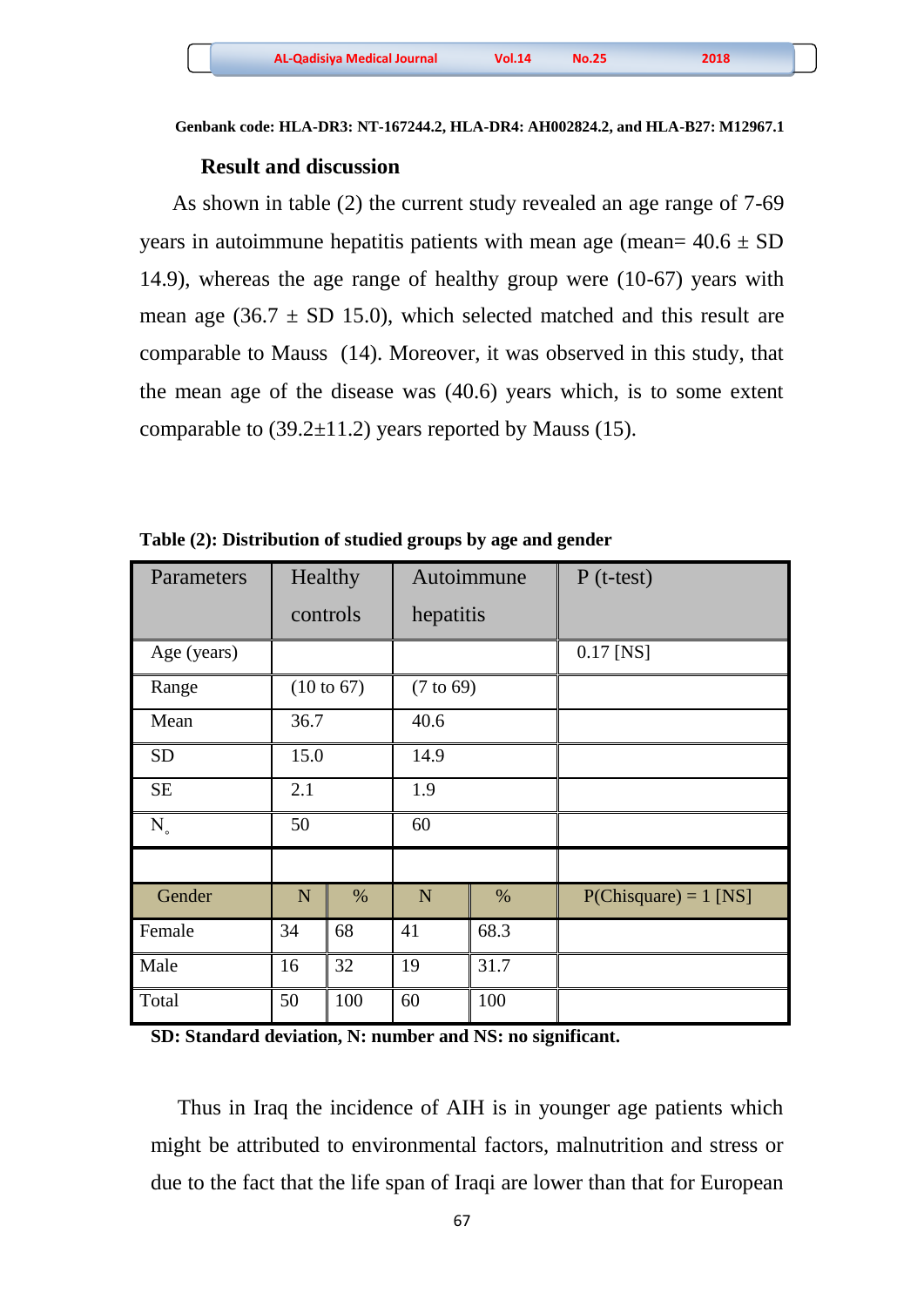(16). Also table (2) showed there was no obvious statistical significant difference in mean age between cases and controls.

 Data of the current study showed a female predominance, where the female/male showed 41(68.3%)/19(31.7%) for the case group while the mal showed 16(32%) and 19(31.7%) for the control and case, this comparable with Baranov and Sabri (17, 18). variations in age may be related to the differences in race and genetic factor in addition to environmental differences. The explanation for predominance of AIH among female more than females may be due to the effect of hormonal differences which activate Th2 and subsequently enhance autoantibodies production (19).



 There are specific alleles of HLA-class II that associated with susceptible for development of the AIH disease. The frequency distribution of class II HLA-DR3, DR4 & B27 alleles for patients as compared with healthy control group in (%, OR, P, EF) are shown in (table 3).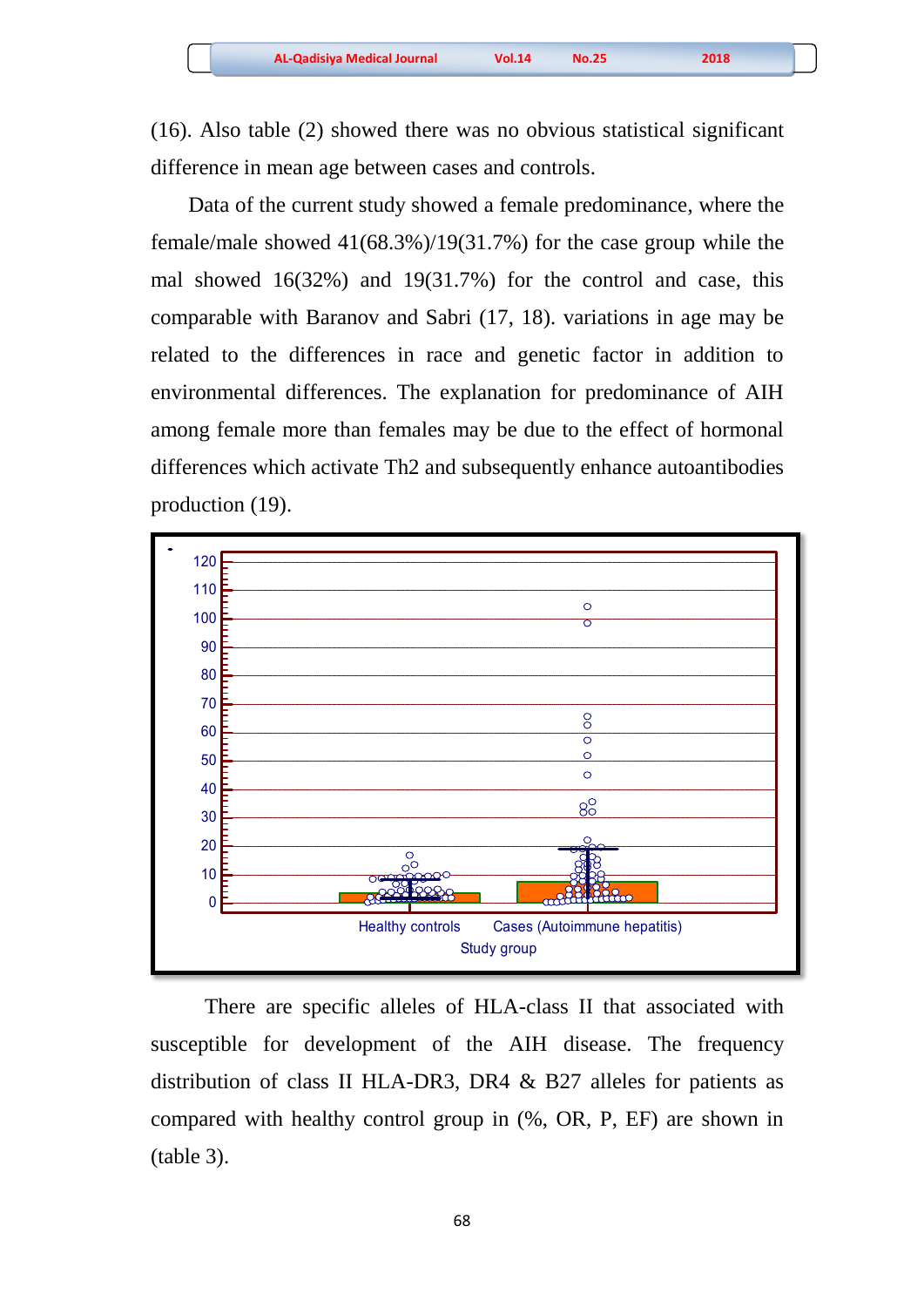|                 | <b>Healthy controls</b><br>$(N = 50)$ |      | <b>AIH patients</b><br>$(N = 60)$ |      |           |                 |           |       |
|-----------------|---------------------------------------|------|-----------------------------------|------|-----------|-----------------|-----------|-------|
| <b>HLA</b> gene | N                                     | %    | N                                 | %    | <b>OR</b> | 95% CI OR       | P         | EF    |
| HLA-DR3         |                                       |      |                                   |      |           |                 |           |       |
| <b>Negative</b> | 42                                    | 84.0 | 25                                | 41.7 |           |                 |           |       |
| Positive        | 8                                     | 16.0 | 35                                | 58.3 | 7.35      | $(2.95 - 18.3)$ | < 0.001   | 0.504 |
| <b>HLA-DR4</b>  |                                       |      |                                   |      |           |                 |           |       |
| Negative        | 40                                    | 80.0 | 20                                | 33.3 |           |                 |           |       |
| <b>Positive</b> | 10                                    | 20.0 | 40                                | 66.7 | 8.00      | $(3.33 - 19.2)$ | < 0.001   | 0.583 |
| HLA-B27         |                                       |      |                                   |      |           |                 |           |       |
| Negative        | 44                                    | 88.0 | 46                                | 76.7 |           |                 |           |       |
| Positive        | 6                                     | 12.0 | 14                                | 23.3 | 2.23      | $(0.79 - 6.33)$ | 0.131[NS] | 0.129 |

**Table (3): The risk of having AIH disease compared to controls in the presence of selected positive HLA-DR3, DR4 & B27.**

 A survey of the distribution of HLA-DR3, HLA-DR4 and HLA-B27 genes frequency yielded evidence of positive association between class II alleles and AIH disease. For DR3, there was a high significant difference in the frequency of this gene, that is, 58.3% vs. 116.0%, with OR: 7.35, and EF: 0.504 in comparison with healthy control, there was statically difference ( $P \le 0.001$ ). The second gene, DR4 investigated in this study has also showed a very high significant difference as it is expressed in high frequency in AIH disease patients compared with control group; 66.7 vs. 20.0% with OR: 8.0, and EF: 0.707, the (P <0.001). Moreover, B27, are found in low frequencies in patients of AIH disease compared to healthy control groups. The percentages of these genes among AIH disease patients were 23.3% vs. 12.0% with OR 2.23, and etiological fraction (EF 0.4), there is no significant difference (p 0.131). This result was incompatible with Andreas (20), who detected HLA-DR3 and HLA-DR4 in (38%) of German AIH patients and (30%) for –DR3 and (23%) for –DR4 in Italian patients.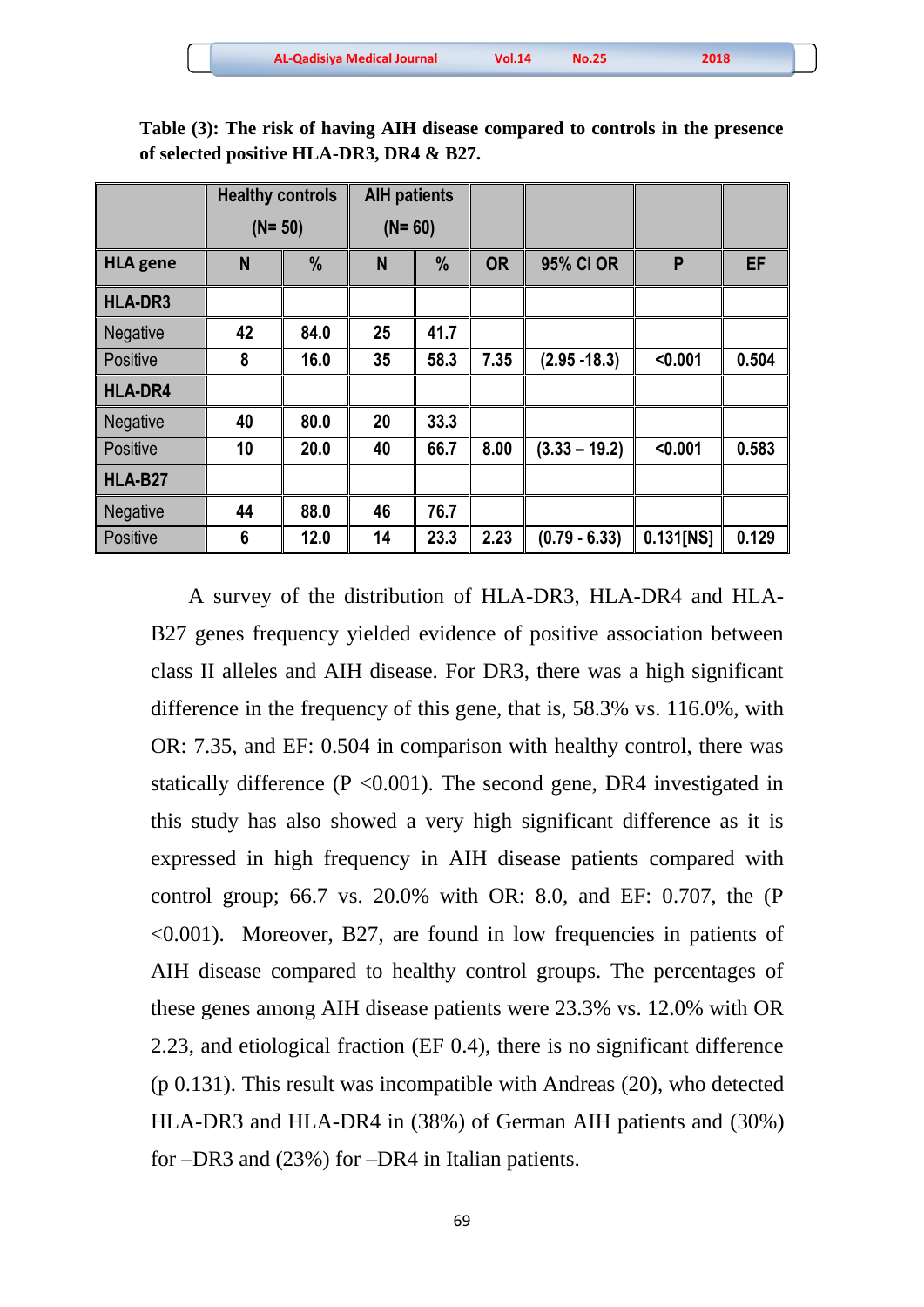This study is comparable to Ma and Qiu (21) in case of HLA-DR4, Furumoto (22), were odds ratio (95 % Cl) was 2.14 (1.51–3.04), and also nearly comparable with Hassan (2013) in the HLA-B27 Odds Ratio, (Confidence Interval) which 0.39(0.02-0.75), and p value(0.504).

As shown in table (4), after adjusting for the other two tested HLA genes, the presence of HLA-DR3 significantly increased the risk of having the disease by 14.7 times. A positive HLA-DR4 significantly increased the risk of having autoimmune hepatitis by 16.8 times after controlling for the remaining two HLA genes included in the model. A positive HLA-B27 marginally increased the risk of having autoimmune hepatitis by 2.2 times after controlling for the remaining two HLA genes included in the model.

 The model was statistically significant and accurately predicted the group membership of subjects (controls Vs cases) with 79.1% accuracy (23).

**Table (4): Multiple logistic regressions with the risk of being a case (autoimmune hepatitis) as the dependent (outcome) variable and selected HLA phenotype as the explanatory variables.**

| HLA- gene    | <b>Partial OR</b> | 95% confidence interval  | p           |
|--------------|-------------------|--------------------------|-------------|
| Positive DR3 | 14.7              | $(4.4 \text{ to } 48.8)$ | < 0.001     |
| Positive DR4 | 16.8              | $(5.3 \text{ to } 53.7)$ | < 0.001     |
| Positive B27 | 22                | $(0.56 \text{ to } 8.8)$ | $0.25$ [NS] |

**Overall predictive accuracy = 79.1% P (Model) < 0.001**

 These results are in compatible with Amarapurkar (24) who studied HLA Genotyping autoimmune hepatitis in western India and attended strongly significant association of autoimmune hepatitis was found amongst HLA-B27 (25).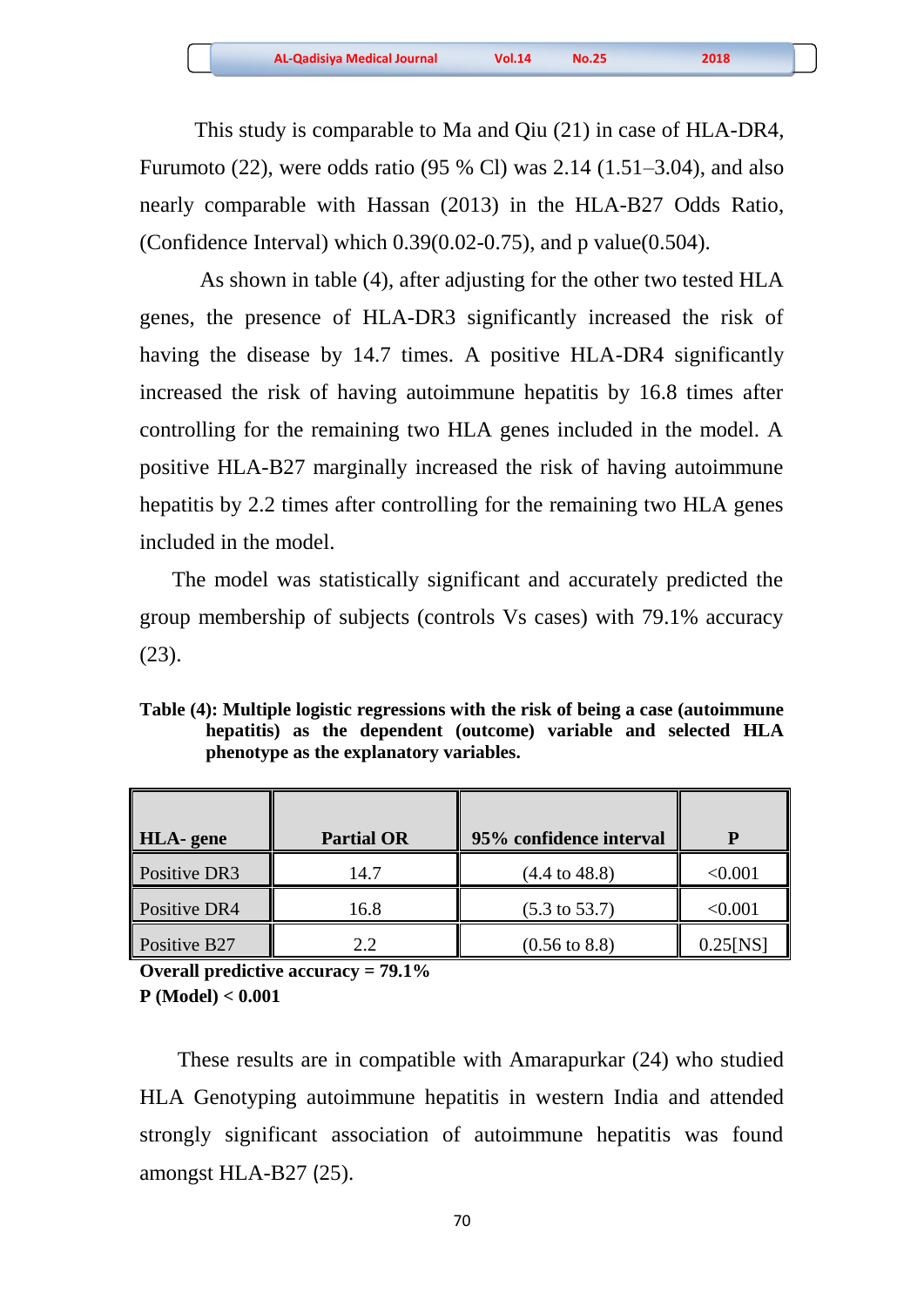#### **References**

- 1- Waldenstrom J. (1952). Liver, blood proteins and food proteins. Dtsch Z Verdau Stoffwechselkr; 12:113–121.
- 2- Cowling DC, Mackay IR, Taft LI. (1956). Lupoid hepatitis. Lancet; 271: 1323-1326 [PMID: 13386250].
- 3- Mackay IR, Weiden S, Hasker J. (1965). Autoimmune hepatitis. Ann N Y Acad Sci; 124: 767-780 [PMID: 5214838 DOI: 10.1111/ j.1749-6632.1965.tb19000.x].
- 4- Gronbaek L, Vilstrup H, Jepsen P. (2014). Autoimmune hepatitis in Denmark: incidence, prevalence, prognosis, and causes of death. A nationwide registry-based cohort study. J Hepatol; 60: 612-617 [PMID: 24326217 DOI: 10.1016/j.jhep.2013.10.020].
- 5- Czaja, A.J. (2015). Diagnosis and management of autoimmune hepatitis. Clin. Liver Dis., 19, 57–79. [CrossRef] [PubMed].
- 6- Czaja, A.J. (2006). Autoimmune hepatitis—Approach to diagnosis. MedGenMed 8, 55. [PubMed].
- 7- World Health Organization. (2016). Dept. of Protection of the Human Environment; Inter-Organization Programme for the Sound Management of Chemicals. Principles and Methods for Assessing Autoimmunity Associated with Exposure to Chemicals. World HealthOrganization:Geneva,Switzerland,2006.Availableonline:http:/ /www.who.int/iris/handle/10665/43603 (accessed on 23 November 2016).
- 8- Manns MP, Czaja AJ, Gorham JD, Krawitt EL, Mieli-Vergani G, Vergani D, et al. (2010). Diagnosis and management of autoimmune hepatitis. American Association for the Study of Liver Diseases. Hepatology; 51:2193–2213.
- 9- Donaldson PT. (2004). Genetics of liver disease: immunogenetics and disease pathogenesis. Gut; 53:599–608.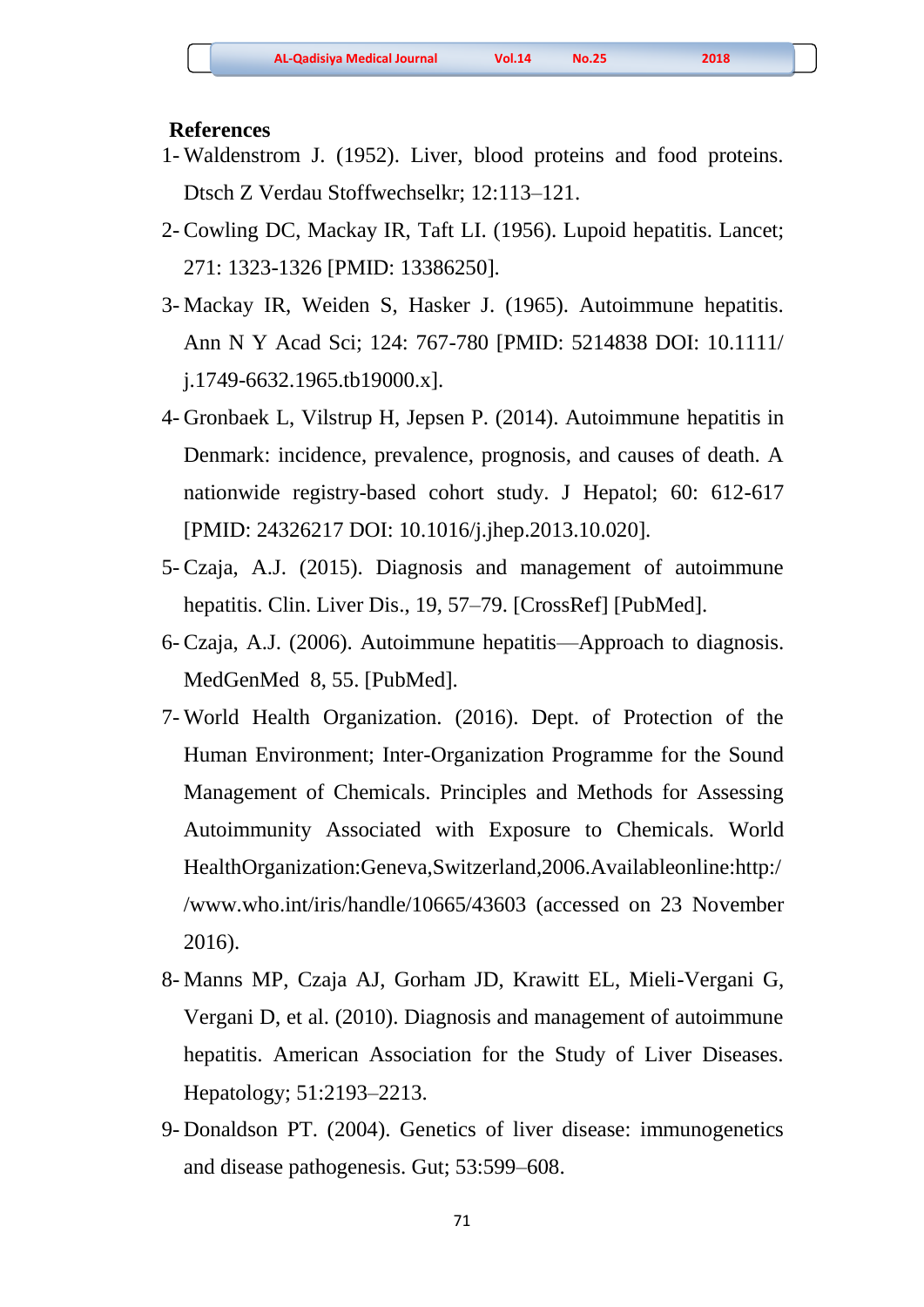- 10- Alvarez F, Berg PA, Bianchi FB, Bianchi L, Burroughs AK, Cancado EL, et al. (1999). International Autoimmune Hepatitis Group Report: review of criteria for diagnosis of autoimmune hepatitis. J Hepatol; 31:929–938.
- 11- Czaja AJ, Carpenter HA, Moore SB. (2008). HLA DRB1as a risk factor for type 1autoimmune hepatitis in North American patients. Digestive disases and sciences; 53 (2):522-8.
- 12- Gersuk, V. H. and Nepom, G. T. (2007). A real-time PCR approach for rapid high resolution subtyping of HLA-DRB1\*04. J Immunol Methods. 317 (1-2): 64-70.
- 13- Baranov AA, MD, Kaganov BS, MD, Gundobina OS, MD, Zainudinov ZM, MD. (2003). "AIH in children." Internat.l Pediat18: 1803-1813.
- 14- Mauss S., F. Berger, A. Schober, G. Moog, R. Heyne, C. John, S. Pape, D. Hueppe, H. Pfeiffer-Vornkahl and U. Alshuth. (2013). Screening for autoantibodies in chronic hepatitis C patients has no effect on treatment initiation or outcome: Journal of Viral Hepatitis, 20: e72–e77.
- 15- Manns MP. & Petra Obermyer-Straub. (2000) "Basic mechanism in autoimmune hepatitis." Am. J. Gasteroentrol.; 90: 1206- 1211.
- 16- Al-Obaidi E-Sh. (2008). "Molecular Typing by Polymerase Chain Reaction Sequence Specific Primer of Human Leukocyte Classes in Iraqi Autoimmune Hepatitis" A thesis submitted to the College of Medicine / University of Baghdad, in partial fulfillment of the requirements for the degree of PhD/ Microbiology.
- 17- Baranov AA, MD, Kaganov BS, MD, Gundobina OS, MD, Zainudinov ZM, MD. (2003). "AIH in children." Internat.l Pediat18: 1803-1813.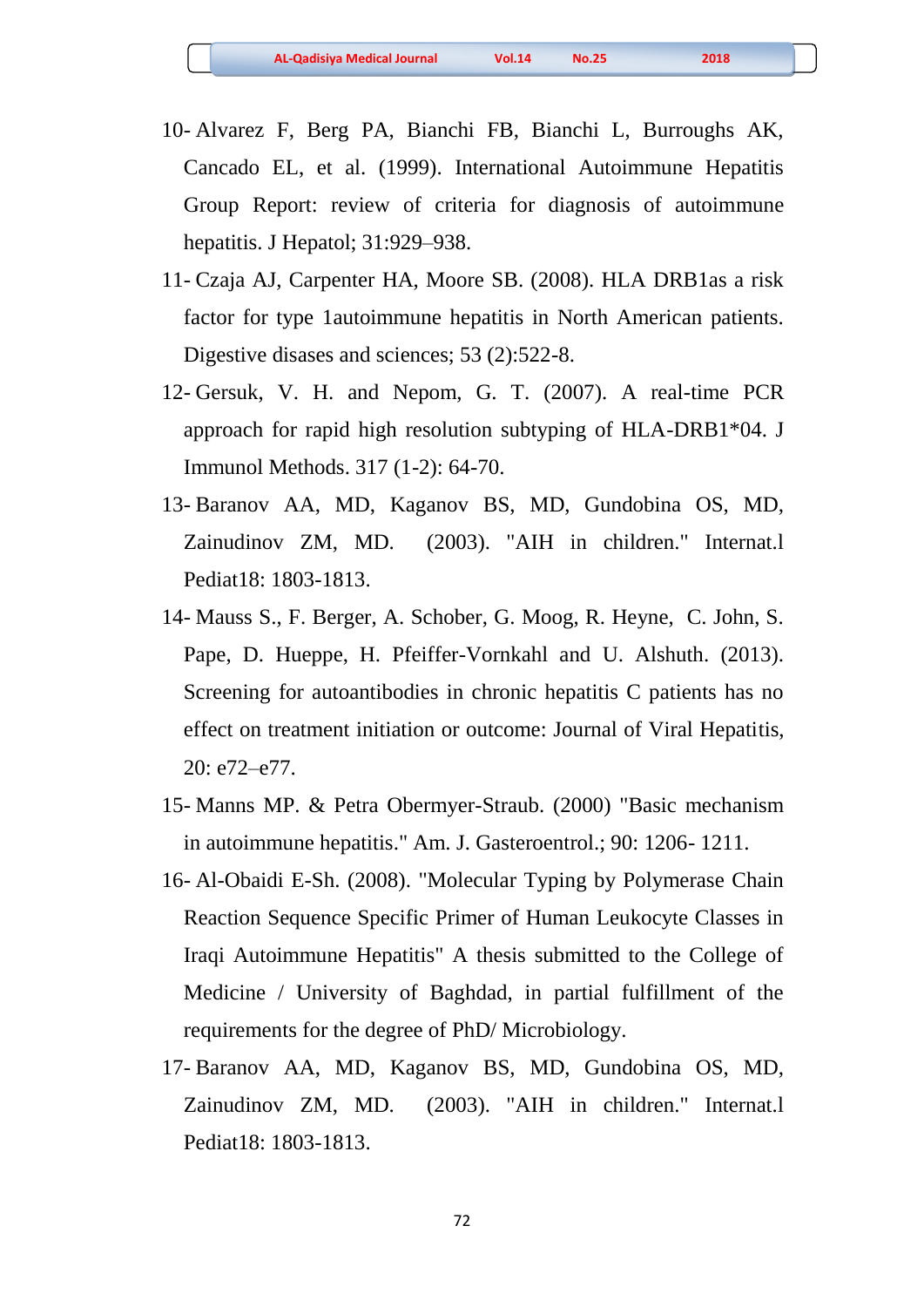- 18- Sabri JH. (2003). "The diagnostic role of liver biopsy in grading staging and etiology of chronic hepatitis." A thesis submitted to the scientific council of the pathology in partial fulfillment of the requirements for the degree of fellowship of the Iraqi. Commission for Medical Specialization in Pathology.
- 19- Goldsby RA, Kindt TJ & Oaborne BA. (2000)" Autoimmunity " In: Kuby Immunology." 4th Ed. Freeman W.H. & Company, NY PP: 497-516.
- 20- Andreas Teufel, Markus Worns, Arndt Weinmann, Catherine Centner, Anja Piendl, Ansgar W Lohse, Peter R Galle, Stephan Kanzler.(2006). Genetic association of autoimmune hepatitis and human leucocyte antigen in German patients: World Journal of Gastroenterology ISSN 1007-9327: World J Gastroenterol. September 14; 12(34): 5513-5516.
- 21- Ma Xiong and De-Kai Qiu.(2001). Relationship between autoimmune hepatitis and HLA-DR4 and DRβ allelic sequences in the third hypervariable region in Chinese. World J Gastroenterol; 7 (5):718-721.
- 22- Furumoto Yohei, Toru Asano, Tomonori Sugita, Hiroshi Abe, Yoshimichi Chuganji, Kazuhiko Fujiki, Akihiko Sakata and Yoshio Aizawa.(2015). Evaluation of the role of HLA-DR antigens in Japanese type 1 autoimmune hepatitis BMC Gastroenterology. 15:144.
- 23- Ashima Makol, Kymberly D.Watt, and Vaidehi R. Chowdhary.(2011). Autoimmune Hepatitis: A Review of Current Diagnosis and Treatment: Hindawi Publishing Corporation Hepatitis Research and Treatment Volume, Article ID 390916, 11 pages.